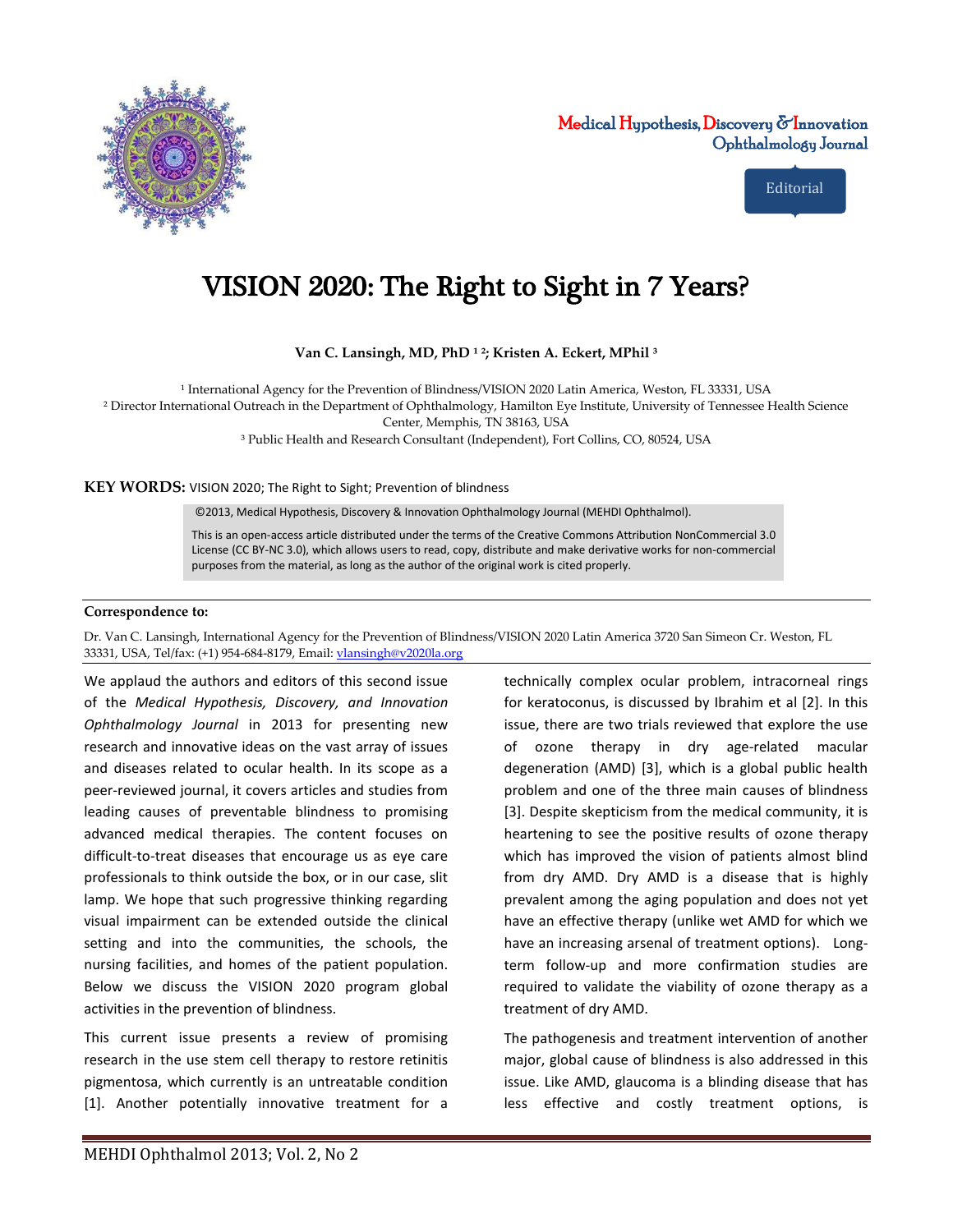multifactorial, and is progressive to the point of irreversible blindness. Shahsuvaryan reviewed the role of neuroprotective agents, mainly the potential of calcium channel blockers to mitigate retinal ganglion cell death in patients with glaucoma, and concluded that neuroprotection may be a beneficial adjunctive therapy along with intra-ocular pressure control [4].

Finally, we find it especially worthy to mention the case study presented in this issue on the combination therapy of intravitreal bevacizumb and photocoagulation applied to a 56-year old woman in Argentina who had Eales disease, which provides a patient-centered approach to a difficult and recurring condition [5]. The authors noted that during her follow-up process, optical coherence tomography and angiography were not carried out due to her financial constraints. Fortunately for the patient, this case study ended on a positive note with the disease stabilized, visual acuity improved, and recurrence not evident after four years. Unfortunately, these results are not attainable for many people with visual impairment, because they cannot afford or have limited access to eye care. This particular case illustrates the reality of the socalled "personalized" medical care, but it also unfortunately reveals that despite the relative affluence in a country such as Argentina, there are still barriers to eye health services. What could we then expect for other lesser developed countries?

Four out of five people lose their sight unnecessarily, even in today's world, where 80% of blindness can be treated, cured, and/or prevented. The sad reality is that blindness remains a disease of poverty with 90% of people with blindness living in developing countries, where all aspects of health care is often simply not a government funding priority. Although much of the global blindness prevention effort is geared towards the aging population, statistics prove that one child becomes blind every minute. There are 6 million visually-impaired children in the world; 80% of whom live in developing countries. Most of these children will die from other causes within the first year. Improved access to affordable eye care is urgently needed across the globe to protect the millions each year who needlessly go blind. In a responsible global world, efforts need to be made to ensure a future of universal eye health coverage, which should be a fundamental human right.

VISION 2020: *The Right to Sight* (V2020) is a global program that was established in partnership in 1999 by the International Agency for the Prevention of Blindness (IAPB) and the World Health Organization (WHO) with the joint goal to eliminate avoidable blindness by 2020. V2020 is supported worldwide by governments and health ministries, non-governmental organizations (NGOs), eye care professionals, program managers, and industry that together contribute to the planning, development, and implementation of sustainable national eye care programs. These programs are based on the three core pillars of disease control, human resource development and infrastructure development, and the incorporation of the principles of primary health care. National committees for the prevention of blindness have been formed with members from both the private and public sectors in over 80 countries.

Recent global data from the WHO show that blindness and visual impairment have been reduced globally by 9%, or 26 million people, since 2004 [6]. This is a remarkable achievement in spite of the fact that the age group most affected by visual impairment (>50 years) has increased by 14% in this time frame. Yet, challenges remain in the fight against avoidable blindness, as the WHO estimates that 285 million people worldwide still have visual impairment, and 39 million people are blind. As of 2010, the WHO confirmed that the 3 leading global causes of blindness are cataracts, glaucoma, and AMD [6]. However, diabetes is now a global public health crisis, and diabetic retinopathy, a complication of the disease that leads to blindness, is emerging as a priority of blindness prevention. Uncorrected refractive errors, although quickly solved with an eye examination and eye glasses, are the main cause for moderate to severe visual impairment.

Again, the reduction in the global cases of blindness and visual impairment is a significant achievement of V2020, which promotes advocacy, carries out relevant research on ophthalmology and public health, and promotes Community Eye Health (CEH) through workshops, training, and partnerships with international, regional, and local ophthalmologic societies. With seven years to go, V2020 has proven to be a successful platform to launch and coordinate blindness prevention activities. However, there is still much work to be done in regions like Latin America, where despite the last decades of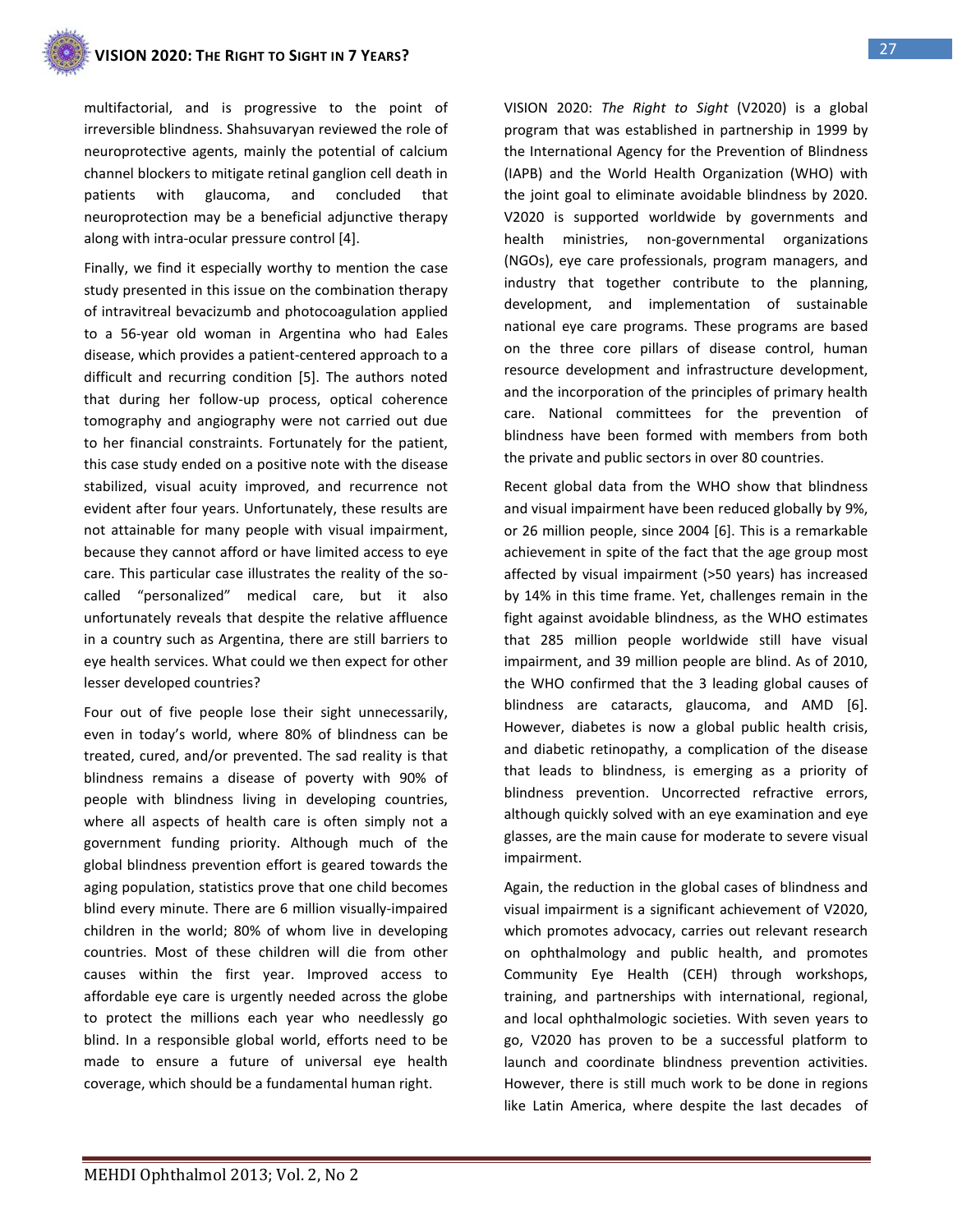increased blindness prevention activities, we still find that more than 60% of the population does not have access to eye care. Although there has been an increase in cataract surgical rates in recent years, the key to successful blindness prevention is coverage. Eye care services coverage is a satisfactory 80% in Latin American cities, but only 10% in rural areas.

We conducted a recent review of the social determinants of blindness and visual impairment so as to better understand how social determinants based on gender, socioeconomic status, ethnicity, race, living in a specific geographic region, or having a specific health condition influenced the prevalence of visual impairment and blindness [7]. We found these social determinants are indicative of the social inequalities often observed in blindness and visual impairment, which cause the disparities in access and coverage of eye health across certain populations or groups. An example would be the rural, indigenous communities in Latin America, who do not have access to eye care. Our review produced four important findings: (1) women have a higher prevalence of visual impairment and blindness, (2) a higher socioeconomic status was inversely associated with prevalence of blindness or visual impairment, (3) ethnicity and race were associated with visual impairment, and (4) geographic inequalities were observed to be related to income level and living in a rural area [7]. To overcome the great inequality in the provision of eye care and extend coverage to the vulnerable and underserved populations that are affected by these social determinants of eye health, we and supporters of V2020 plan to scale-up regional programs. To do so, we will start by increasing cataract surgical output, increasing efficiency, decreasing costs, and transitioning local eye care programs to become sustainable and systematically integrated into the population's country health care programs. We can only attain goals such as these with the provision of proper training and comprehensive education to residents and other eye care professionals to better balance the poor geographic distribution of manpower and infrastructure across regions. That way, eye care professionals can work with or establish successful and sustainable programs that maximize impact and service delivery to the globe's underserved populations and minimize cost to eliminate barriers to eye care.

CEH training is one of the most important V2020 activities and has demonstrated positive impact and results since program inception. In another recent paper [8], we discuss the adoption of CEH training in the residency curriculum of the International Council of Ophthalmology in 2012. CEH training, as a result of V2020 activity, has also been included in regional and national residency curricula and programs, including the Pan American Association of Ophthalmology curriculum and residency programs in Brazil, Chile, and Mexico. In our paper [8], we show how more CEH training is still needed for the future with the number of individuals aged ≥60 years is increasing twice as fast as the number of ophthalmologists, which forebodes greater difficulty in the future as this aging global population will need access to eye care. We advocate for the need to train more ophthalmologists and other eye care professionals to advance the V2020 initiative. At the core of CEH training is the need to change behaviors of ophthalmologists so that they better meet the needs of their local population base and community. In many developing countries, this means the promotion of high volume and cost-effective cataract surgery (where many ophthalmologists currently do not operate or operate on a very limited number of cataracts). A CEH curriculum is based on the principles of public health and is not only about increasing patient-centered approaches of ophthalmologists to eye care. V2020 also offers CEH management courses and a Masters in Science in CEH at the International Centre of Eye Health of the London School of Hygiene and Tropical Medicine. These courses focus on manpower and management training through a systematic, integrated approach to managing comprehensive eye care programs and include the relevant issues of financial planning, fundraising, and human resources. The ultimate goal of these courses is to have able manpower to strengthen regional and national eye care systems through holistic integration of eye care in the general health systems.

Global and regional data indicate decreasing trends in blindness and visual impairment, but in order for V2020 to be successful in just seven years time, more likeminded eye care professionals working to provide better coverage and accessibility are needed so that no patient is turned away from treatment and becomes needlessly blind. We hope that this journal's readers will